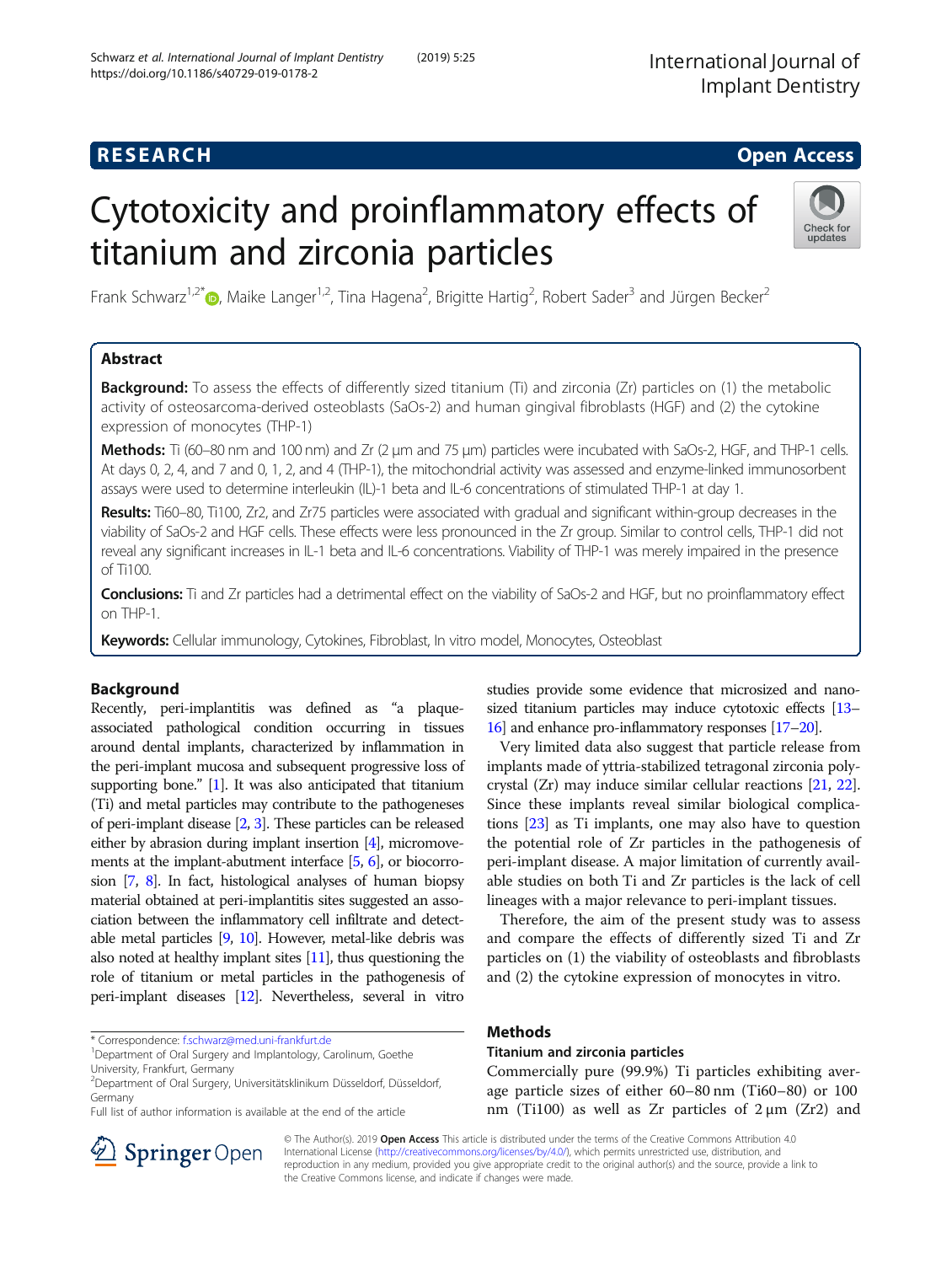75 μm (Zr75) (io-li-tec, Heilbronn, Germany) were used for the present analysis.

#### Cell cultures

Binding 96-well plates (Corning Inc., Acton, MA, USA) containing Ti60–80, Ti100, Zr2, and Zr75 particles (applied to homogeneously cover the well ground in a monolayer) as well as empty controls were seeded with human gingival fibroblasts (HGF; Provitro GmbH, Berlin, Germany) (6 wells per group, in duplicate), human osteogenic osteosarcoma cells (SaOs-2, DSMZ, Braunschweig, Germany) [3000 cells] (6 wells per group, in triplicate), and acute monocytic leukemia cells (THP-1, DSMZ, Braunschweig, Germany) [5000 cells] (5 wells per group) and cultured in 1 ml of Dulbecco's modified Eagle's medium (DMEM; high glucose, GlutaMax, Sigma-Aldrich, Schnelldorf, Germany) with the supplement of 10% fetal bovine serum (FBS; Sigma-Aldrich) and 1% penicillin/streptomycin.

One group of THP-1 cells was stimulated using phorbol 12-myristate 13-acetate (5 ng/ml) (PMA; P8139- 1MG, Merck KGaA, Darmstadt, Germany) and served as an additional control.

The cell culture conditions were set at a temperature of 37 °C and a humidified atmosphere of 95% and 5%  $CO<sub>2</sub>$ .

#### Cell viability assay

Cell viability was measured at days 0, 2, 4, and 7 (HGF and SaOs-2) and days 0, 1, 2, and 4 (THP-1) by the use of a luminescence assay (CellTiter-Glo®; Promega, Mannheim, Germany) in a luminometer (Victor X3; Perkin-Elmer, Rodgau, Germany). This assay is based on a quantification of adenosinetriphosphate (ATP), signaling the presence of metabolic active cells. This is based on the luciferasecatalyzed reaction of luciferin and ATP. In particular, mono-oxygenation of luciferin is catalyzed by luciferase in the presence of  $Mg^{2+}$ , ATP, and molecular oxygen. The luminescent signal was measured in counts per second (CPS).

#### Enzyme-linked immunosorbent assays

Enzyme-linked immunosorbent assays (ELISA) were used to determine human interleukin (IL)-1 beta and IL-6 (Quantikine® ELISA kit, R&D Systems Inc., Minneapolis, USA) concentrations at 24 h following incubation of Ti60–80, Ti100, Zr2, and ZR75 particles with PMA (5 ng/ml)-stimulated THP-1 cells (DSMZ, Braunschweig, Germany) [5000 cells; in duplicate, binding 24-well plates with the same culture conditions as described above]. THP-1 seeded in empty wells served as cell controls. Recombinant human cytokines (Quantikine® Immunoassay Control Group 1, R&D Systems Inc.) were used as additional positive controls (IL-1 beta, 40–79 pg/ ml; IL-6, 80–98 pg/ml; TNF-alpha, 147–265 pg/ml).

Standard curves (x-axis: IL-1 beta/IL-6/TNF-alpha concentrations in pg/ml; y-axis: optical densities) were

established according to the instructions given by the manufacturer (Quantikine® ELISA kit). Optical densities of each well were assessed using a microplate reader (Victor X3; Perkin-Elmer, Rodgau, Germany) at 450 nm.

#### Statistical analysis

A software package (SPSS 24.0, SPSS Inc., Chicago, IL, USA) was used for the statistical analysis. Mean values, standard deviations, medians, min., and max. were calculated for each group. Analysis of variance (ANOVA) and post hoc testing using Bonferroni's correction for multiple comparisons was used for within-group comparisons of cell viability measurements. Comparisons of mean optical densities were accomplished using the unpaired  $t$  test. Results were considered statistically significant at  $P < 0.05$ .

### Results

The viability of SaOs-2 and HGF cells in test and control groups expressed as luminescent output (median CPS) is presented in Figs. [1](#page-2-0)a–d.

#### Cell viability assay SaOs-2

In all test groups investigated, within-group comparisons revealed significant decreases of mean CPS values at days 2, 4, and 7 (Fig. [1a](#page-2-0)).

In particular, CPS in the Ti60–80 group decreased from 8109.28 ± 3361.91 (min. 4439.0, max. 11039.5) at day 0 to  $672.9 \pm 248.05$  (min. 481.0, max. 953.0) at day 2 (P = 0.004), to 113.44 ± 43.54 (min. 63.3, max. 142.0) at day 4  $(P = 0.002)$ , and to 27.66 ± 13.32 (min. 17.3, max. 42.7) at day 7 ( $P = 0.002$ ), respectively. In the Ti100 group, CPS decreased from 7907.67 ± 2723.49 (min. 5360.0, max. 10778.0) at day 0 to 87.54 ± 69.51 (min. 40.0, max. 167.0) at day 2 ( $P = 0.001$ ), to  $30.11 \pm 9.29$  (min. 23.0, max. 41.0) at day 4 ( $P = 0.001$ ), and to 26.44 ± 8.86 (min. 16.0, max. 33.0) at day 7 ( $P = 0.001$ ), respectively.

Similar reductions were also noted in both Zr groups. In particular, CPS in the Zr2 group decreased from  $14,368.1 \pm$ 6165.94 (min. 7463.0, max. 19324.0) at day 0 to  $4141.89 \pm 100$ 937.53 (min. 3539.0, max. 5222.0) at day 2 ( $P = 0.025$ ), to 1981.22 ± 1013.28 (min. 821.0, max. 2690.0) at day 4 ( $P =$ 0.008), and to 245.34 ± 139.78 (min. 140.0, max. 404.0) at day 7 ( $P = 0.004$ ), respectively. In the Zr75 group, CPS decreased from  $15,072.0 \pm 2914.94$  (min. 12620.0, max. 18295.0) at day 0 to 4532.88 ± 2137.64 (min. 2244.0, max. 6478.0) at day 2  $(P = 0.001)$ , to 3192.78 ± 1700.42 (min. 1235.0, max. 4305.0) at day 4 ( $P = 0.001$ ), and to  $425.80 \pm 84.72$  (min. 366.0, max. 523.0) at day 7 ( $P = 0.001$ ), respectively.

In contrast, the control wells were associated with significant (i.e., days 4 and 7) increases of mean CPS values from 100,043.20 ± 15,695.83 (min. 86363.0, max. 117179.0) at day 0 to 174,172.40 ± 31,103.18 (min. 141704.0, max. 203702.0) at day 2 ( $P = 1.00$ ), to 346,257.23 ± 27,639.35 (min. 314427.0, max. 364188.0) at day 4 ( $P = 0.046$ ), and to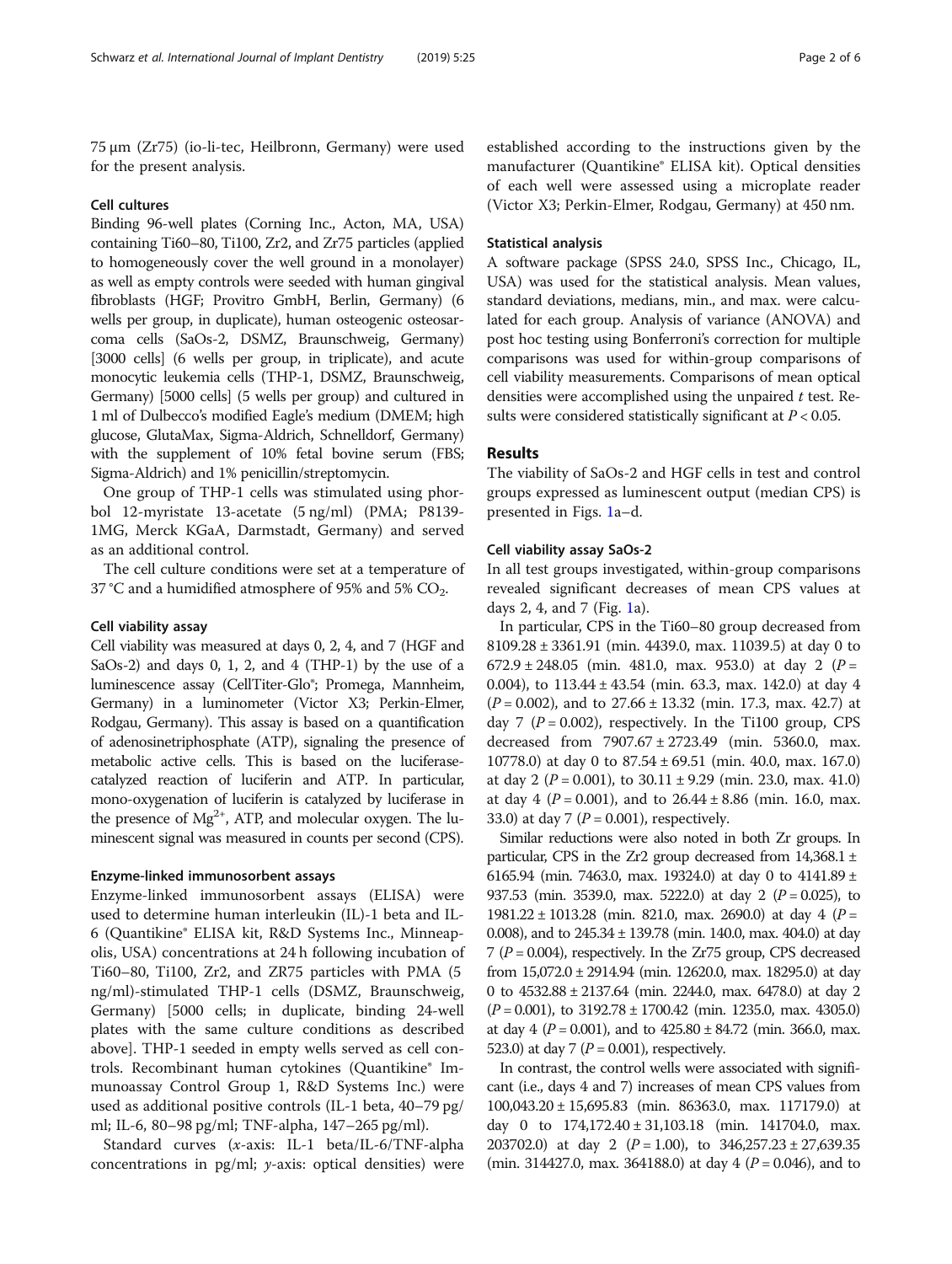<span id="page-2-0"></span>

828,144.28 ± 164,532.45 (min. 650621.0, max. 975516.0) at day 7 ( $P = 0.001$ ), respectively (Fig. 1b).

#### Cell viability assay HGF

When compared with day 0, all particles investigated were associated with significant within-group decreases of mean CPS values at days 2, 4, and 7 (Fig. 1c).

In particular, CPS in the Ti60–80 group decreased from 11,785.25 ± 2311.46 (min. 10150.8, max. 13419.7) at day 0 to  $202.85 \pm 139.79$  (min. 104.0. max. 301.7) at day 2 (P = 0.003), to 82.00 ± 44.26 (min. 50.7, max. 113.3) at day 4  $(P = 0.003)$ , and to  $34.35 \pm 14.63$  (min. 24.0, max. 44.7) at day 7 ( $P = 0.003$ ), respectively. In the Ti100 group, CPS decreased from 12,303.55 ± 3716.90 (min. 9675.0, max.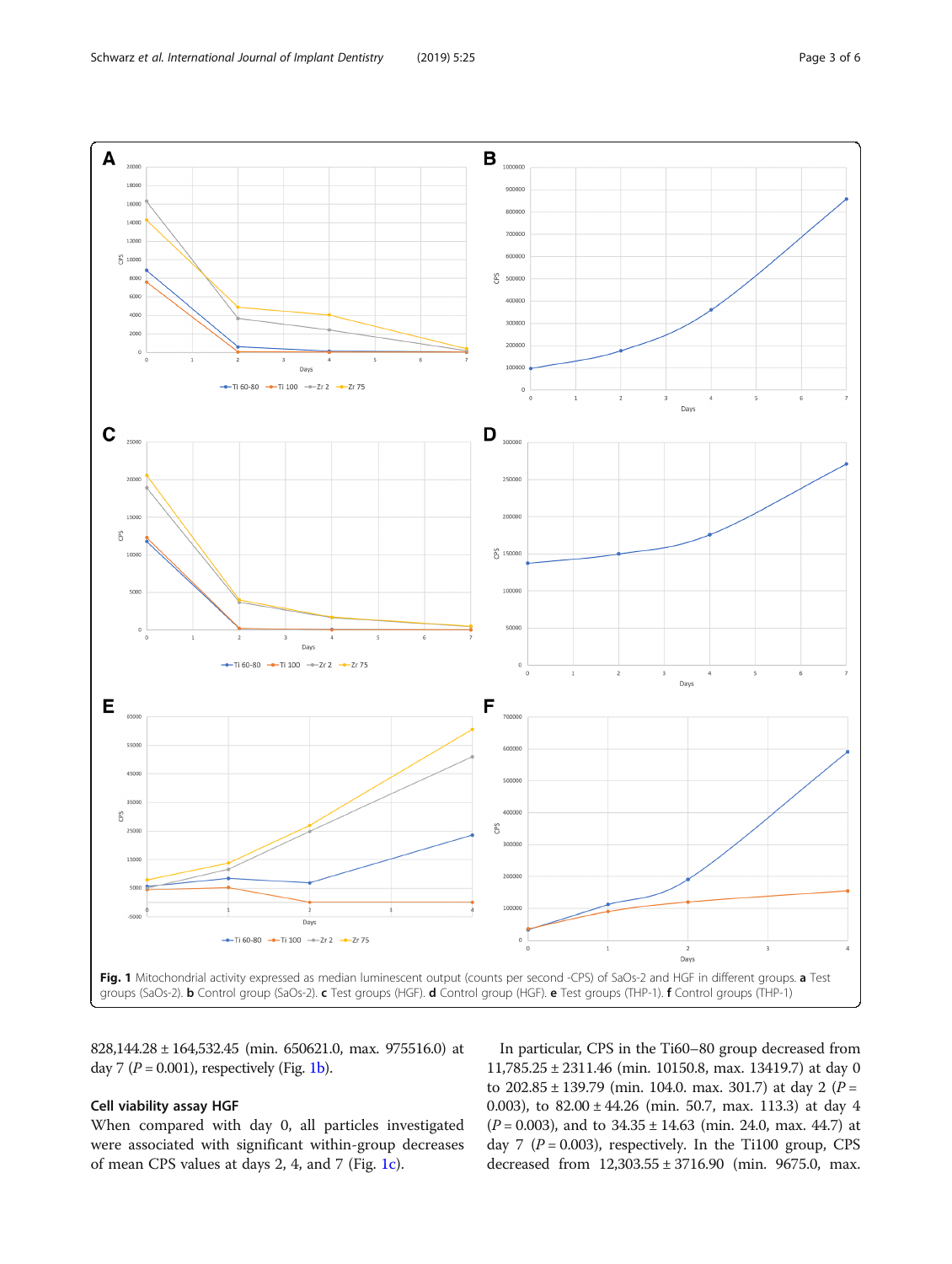14932.0) at day 0 to 209.35 ± 109.81 (min. 132.0, max. 287.0) at day 2 ( $P = 0.017$ ), to 29.65 ± 8.41 (min. 24.0, max. 36.0) at day 4 ( $P = 0.016$ ), and to  $26.50 \pm 8.76$  (min. 20.0, max. 33.0) at day 7 ( $P = 0.016$ ), respectively.

Mean CPS decreases were lower in both Zr groups. In particular, CPS in the Zr2 group decreased from 18, 923.80 ± 10,591.04 (min. 11435.0, max. 26413.0) at day 0 to 3658.50 ± 64.34 (min. 3613.0, max. 3704.0) at day 2  $(P = 0.272)$ , to  $1644.35 \pm 761.76$  (min. 1106.0, max. 2183.0) at day 4 ( $P = 0.188$ ), and to 439.95 ± 189.01 (min. 306.0, max. 574.0) at day 7 ( $P = 0.152$ ), respectively. In the Zr75 group, CPS decreased from  $20,572.0 \pm 6662.64$ (min. 15861.0, max. 25283.0) at day 0 to 3968.50 ± 2585.46 (min. 2140.0, max. 5797.0) at day 2 ( $P = 0.059$ ), to 1711.00 ± 542.63 (min. 1327.0, max. 2095.0) at day 4  $(P = 0.037)$ , and to  $499.30 \pm 161.22$  (min. 385.0, max. 613.0) at day 7 ( $P = 0.030$ ), respectively.

In contrast, the control wells were associated with increases of mean CPS values from 137,319.90 ± 16,984.13 (min. 125310.0, max. 149330.0) at day 0 to 149,859.90 ± 14,552.11 (min. 139570.0, max. 160150.0) at day 2 ( $P =$ 1.000), to  $175,868.30 \pm 12,545.48$  (min. 166997.0, max. 184739.0) at day 4 ( $P = 1.000$ ), and to 271,069.35 ± 76, 582.98 (min. 216917.0, max. 325222.0) at day 7 ( $P =$ 0.178), respectively (Fig. [1d](#page-2-0)).

#### Cell viability assay THF-1

When compared with day 0, Ti60–80, Zr2, and Zr75 particles were associated with increases of mean CPS values, reaching statistical significance at days 2 (Zr2 and Zr75) and 4 (Ti60–80, Zr2, and Zr75), respectively. In particular, mean CPS values in the Ti60–80 group increased from 5640.40 ± 741.96 (min. 4364.0, max. 6206.0) at day 0 to 8435.60 ± 2850.84 (min. 3478.0, max. 10460.0) at day 1  $(P = 1.000)$ . At day 2, mean CPS values decreased to 6845.60 ± 6332.99 (min. 36.0, max. 13362.0)  $(P = 1.000)$ , but further increased to  $23,615.40 \pm 7678.70$  (min. 14789.0, max. 34061.0) at day 4 ( $P < 0.001$ ), respectively.

A more steady and pronounced increase in cell viability was noted in both Zr2/Zr75 groups, resulting in changes of mean CPS values from 5014.80 ± 989.10 (min. 3786.66, max. 6242.94)/7880.00 ± 892.51 (min. 6771.79, max. 8988.21) at day 0 to 50,980.60 ± 10,504.14 (min. 37937.98, max. 64023.22)/60,586.60 ± 3306.45 (min. 56481.10, max. 64692.10) at day 4 ( $P < 0.001$ ), respectively (Fig. [1e\)](#page-2-0).

In contrast, after a slight initial increase from  $4439.20 \pm$ 1571.87 (min. 2487.46, max. 6390.94) at day 0 to 5259.60 ± 5984.03 (min. − 2170.56, max. 12689.76) at day 1 ( $P = 1.000$ ), Ti100 particles were associated with marked decreases of mean CPS values at days  $2$  (52.80  $\pm$  15.65, min. 33.36, max. 72.24)  $(P = 0.237)$  and 4  $(84.80 \pm 106.94,$ min. – 47.99, max. 217.59) ( $P = 0.245$ ), respectively.

In both control groups (THP-1 with and without PMA stimulation), within-group comparisons revealed significant increases of mean CPS values at days 1, 2, and 4 ( $P <$ 0.001), respectively. However, these increases in THP-1 viability were markedly lower following PMA stimulation (Fig. [1f](#page-2-0)).

#### IL-1 beta and IL-6 ELISA

The optical density of IL-1 beta measurements was 0.047  $\pm$  0.002 (median 0.046) in the Ti60–80 group, 0.046  $\pm$  0.001 (median 0.047) in the Ti100 group, 0.047  $\pm$ 0.004 (median 0.046) in the Zr2 group, and  $0.046 \pm 0.003$ (median 0.046) in the Zr75 group, respectively. These values were comparable to those noted in the respective control group  $(0.053 \pm 0.006, \text{ median } 0.053)$   $(P > 0.05, \text{ re-}$ spectively). Measurements of positive controls amounted to  $0.43 \pm 0.006$  (median 0.43).

The optical density of IL-6 measurements was  $0.040 \pm$ 0.002 (median 0.040) in the Ti60–80 group,  $0.038 \pm 0.038$ (median 0.038) in the Ti100 group,  $0.040 \pm 0.005$  (median 0.04) in the Zr2 group, and 0.044 ± 0.001 (median 0.044) in the Zr75 group, respectively. These values were comparable to those noted in the respective control group  $(0.043 \pm 0.001, \text{ median } 0.043)$  ( $P > 0.05, \text{ respectively}$ ). Measurements of positive controls amounted to  $0.37 \pm 0.006$ (median 0.37).

## **Discussion**

The present study was designed to investigate the effects of differently sized Ti and Zr particles on the viability of SaOs-2 osteoblasts and HGFs as well as the viability and cytokine expression of THP-1.

When compared with the respective control groups, it was observed that all particles investigated had a detrimental effect on the viability of SaOs-2 and HGF cells, as evidenced by significant reductions in mean CPS values. In contrast, the viability of THP-1 was merely impaired in the presence of Ti100. In this context, it must be emphasized that the luminescent signal, generated during cell lysis, is proportional to the amount of ATP present and therefore directly correlates with the number of viable cells [\[24](#page-5-0)].

To the best of our knowledge, these are the first in vitro analyses employing two cell lineages with a major relevance to peri-implant tissues (i.e., gingival fibroblasts, osteoblasts).

Basically, however, the present viability assessment corroborates previous analyses on the cytotoxicity of Ti particles [[13](#page-5-0)–[16\]](#page-5-0). In particular, Choi et al. [\[16](#page-5-0)] also reported on a significant decrease of the viability of osteoblasts at 72 h following incubation with differently sized Ti particles (i.e.,  $< 1.5$ ,  $\ge 1.5$ , and  $< 5.0$  µm; ≥ 5.0 and < 10.0 μm; and ≥ 10.0 and < 15.0 μm). Moreover, it was noted that particles of  $< 1.5 \mu m$  and up to 5.0 μm were clearly identifiable in the cytoplasm, whereas larger particle sizes were attached to the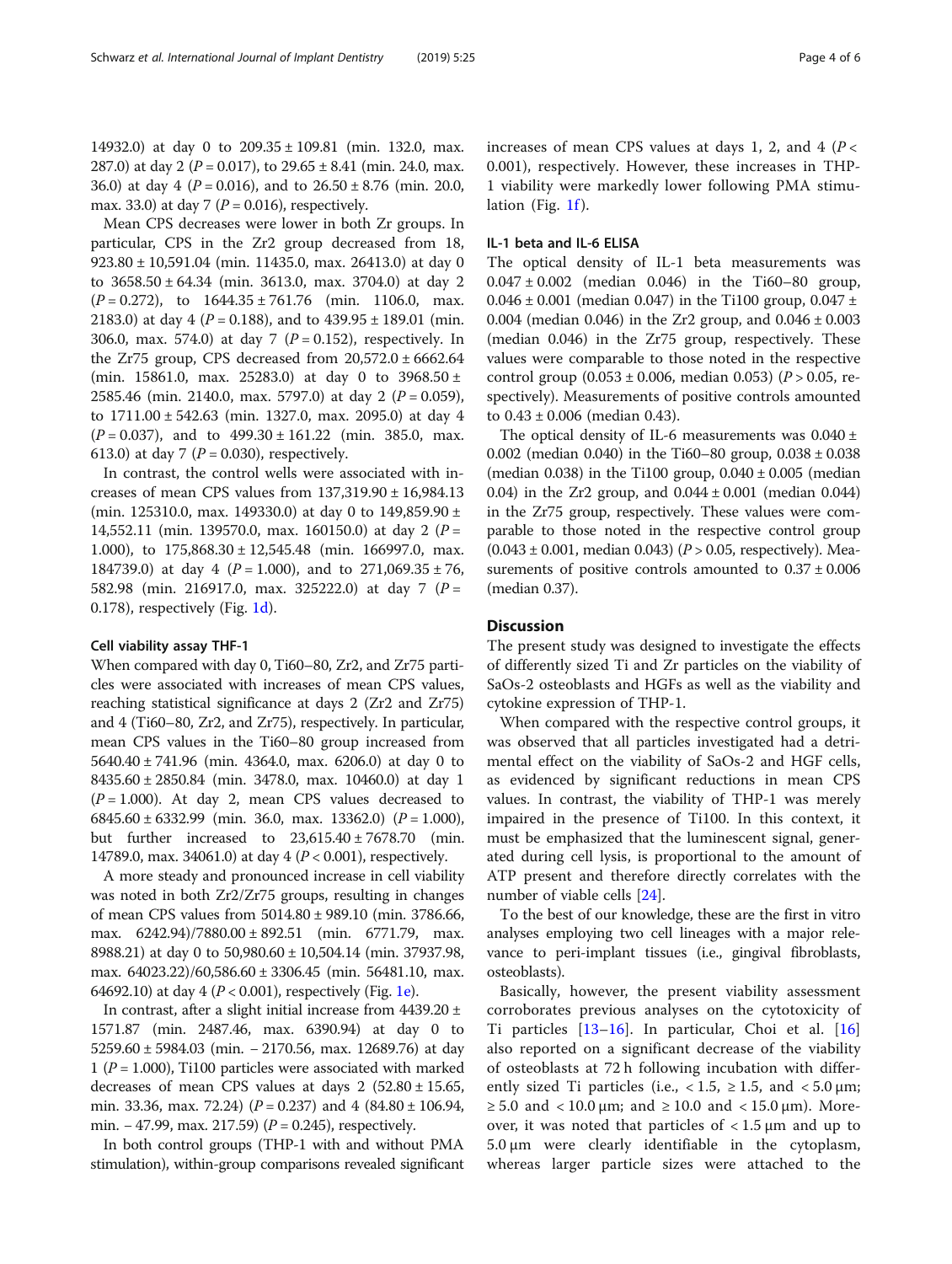<span id="page-4-0"></span>plasma membrane [[16\]](#page-5-0). In this context, it must be emphasized that SaOs-2 cells as employed in the present analysis were characterized as osteoblast-like cells [[25,](#page-5-0) [26](#page-5-0)], responding in a similar way to implant surfaces as primary human osteoblasts [[27\]](#page-5-0).

Comparable outcomes were also noted for a human pulmonary endothelial cell line and THP-1, also revealing that larger Ti particles had a more intense and negative effect on cell viability at 24 h than smaller particles (596 vs. 166 nm) [\[13](#page-5-0)].

Similarly, nanosized (20–250 nm) Ti particles were associated with a higher uptake and cytotoxic effects in periodontal ligament fibroblasts than microsized (0.3–43 μm) Ti particles [\[14](#page-5-0)]. This was also confirmed by Cai et al. [[15](#page-5-0)] pointing to the highest cytotoxic effect of Ti nanoparticles that were within the range of 100 nm.

When further analyzing the present data, it was also observed the CPS reductions in HGF were commonly less pronounced when exposed to Zr particles, as compared with both Ti groups.

In this context, it must be emphasized that a major limitation of the present analysis was the lack of nanoscaled Zr particles. These particles, however, had also been obtained for this analysis, but due to electrostatic phenomena, their transfer to the well plates could not be accomplished. Nevertheless, the aforementioned data on the cytotoxic influence of different particle sizes may at least in part explain the higher mean CPS values in Zr2 and Zr75 groups.

On the contrary, however, the results of an experimental animal study provide some evidence that Ti microparticles were associated with a higher increase in O2− generation in macrophages than Zr particles, suggesting that their biocompatibility may have also been influenced by the "shape and/or crystal structure" of the metal itself [[22](#page-5-0)].

The present analysis of cytokine expressions in THP-1 failed to corroborate recent findings on an enhanced proinflammatory response following exposure of THP-1 or macrophages to Ti particles [[17](#page-5-0)–[20](#page-5-0)].

In particular, Taira et al. [\[20](#page-5-0)] observed a high-level expression of IL-1 beta, IL-6, and TNF-alpha in THP-1 at 24 h. Similar responses were also noted in macrophages [[17,](#page-5-0) [19](#page-5-0)]. When interpreting these discrepancies, one has to realize that a monocyte-like cell line, derived from acute monocytic leukemia cells (i.e., THP-1), may behave differently from primary macrophages [\[28](#page-5-0)]. Moreover, in peri-implant granulation tissue fibroblasts, an increase in the gene expression of IL-6, IL-8, and TNF-alpha was just measured when Ti particles were applied in sub-toxic doses [\[18](#page-5-0)]. Since none of the particles investigated in the present study were shown to impair the viability of stimulated THP-1 cells at day 1, one may assume that the absence of a cytokine expression was not caused by any cytotoxic effects.

Within its limitations, the present in vitro analysis revealed that Ti and Zr particles had a detrimental effect on the viability of SaOs-2 and HGF, but no proinflammatory effect on THP-1. These findings need to be validated in vivo.

#### Acknowledgements

None.

#### Authors' contributions

FS, RS, and JB have made substantial contributions to the study conception, acquisition, and interpretation of the data as well as the manuscript preparation. ML, TH, and BH were involved in the data acquisition, data management, and analysis as well as the statistical analysis.

#### Funding

The study was funded by the authors own departments.

#### Availability of data and materials

The availability of raw data used and/or analyzed during the current study is limited/restricted by general data protection regulations.

#### Ethics approval and consent to participate

This article does not contain any studies with human participants or animals performed by any of the authors.

#### Consent for publication

For this type of study, formal consent is not required.

#### Competing interests

Frank Schwarz, Maike Langer, Tina Hagena, Brigitte Hartig, Robert Sader, and Jürgen Becker declare that they have no competing interests related to this analysis.

#### Author details

<sup>1</sup>Department of Oral Surgery and Implantology, Carolinum, Goethe University, Frankfurt, Germany. <sup>2</sup>Department of Oral Surgery, Universitätsklinikum Düsseldorf, Düsseldorf, Germany. <sup>3</sup>Department for Oral Cranio-Maxillofacial and Facial Plastic Surgery, Medical Center of the Goethe University Frankfurt, Frankfurt am Main, Germany.

#### Received: 24 January 2019 Accepted: 17 June 2019 Published online: 09 July 2019

#### References

- 1. Berglundh T, Armitage G, Araujo MG, et al. Peri-implant diseases and conditions: consensus report of workgroup 4 of the 2017 world workshop on the classification of periodontal and Peri-implant diseases and conditions. J Clin Periodontol. 2018;45:286–91.
- 2. Fretwurst T, Nelson K, Tarnow DP, Wang HL, Giannobile WV. Is metal particle release associated with Peri-implant bone destruction? An emerging concept. J Dent Res. 2018;97:259–65.
- 3. Noronha Oliveira M, Schunemann WVH, Mathew MT, et al. Can degradation products released from dental implants affect peri-implant tissues? J Periodontal Res. 2018;53:1–11.
- 4. Senna P, Antoninha Del Bel Cury A, Kates S, Meirelles L. Surface damage on dental implants with release of loose particles after insertion into bone. Clin Implant Dent Relat Res. 2015;17:681–92.
- 5. Sikora CL, Alfaro MF, Yuan JC, Barao VA, Sukotjo C, Mathew MT. Wear and corrosion interactions at the titanium/zirconia Interface: dental implant application. J Prosthodont. 2018. <https://doi.org/10.1111/jopr.12769> Epub ahead of print.
- Stimmelmayr M, Edelhoff D, Guth JF, Erdelt K, Happe A, Beuer F. Wear at the titanium-titanium and the titanium-zirconia implant-abutment interface: a comparative in vitro study. Dent Mater. 2012;28:1215–20.
- 7. Mareci D, Chelariu R, Gordin DM, Ungureanu G, Gloriant T. Comparative corrosion study of Ti-ta alloys for dental applications. Acta Biomater. 2009;5:3625–39.
- 8. Barao VA, Mathew MT, Assuncao WG, Yuan JC, Wimmer MA, Sukotjo C. Stability of cp-Ti and Ti-6Al-4V alloy for dental implants as a function of saliva pH - an electrochemical study. Clin Oral Implants Res. 2012;23:1055–62.